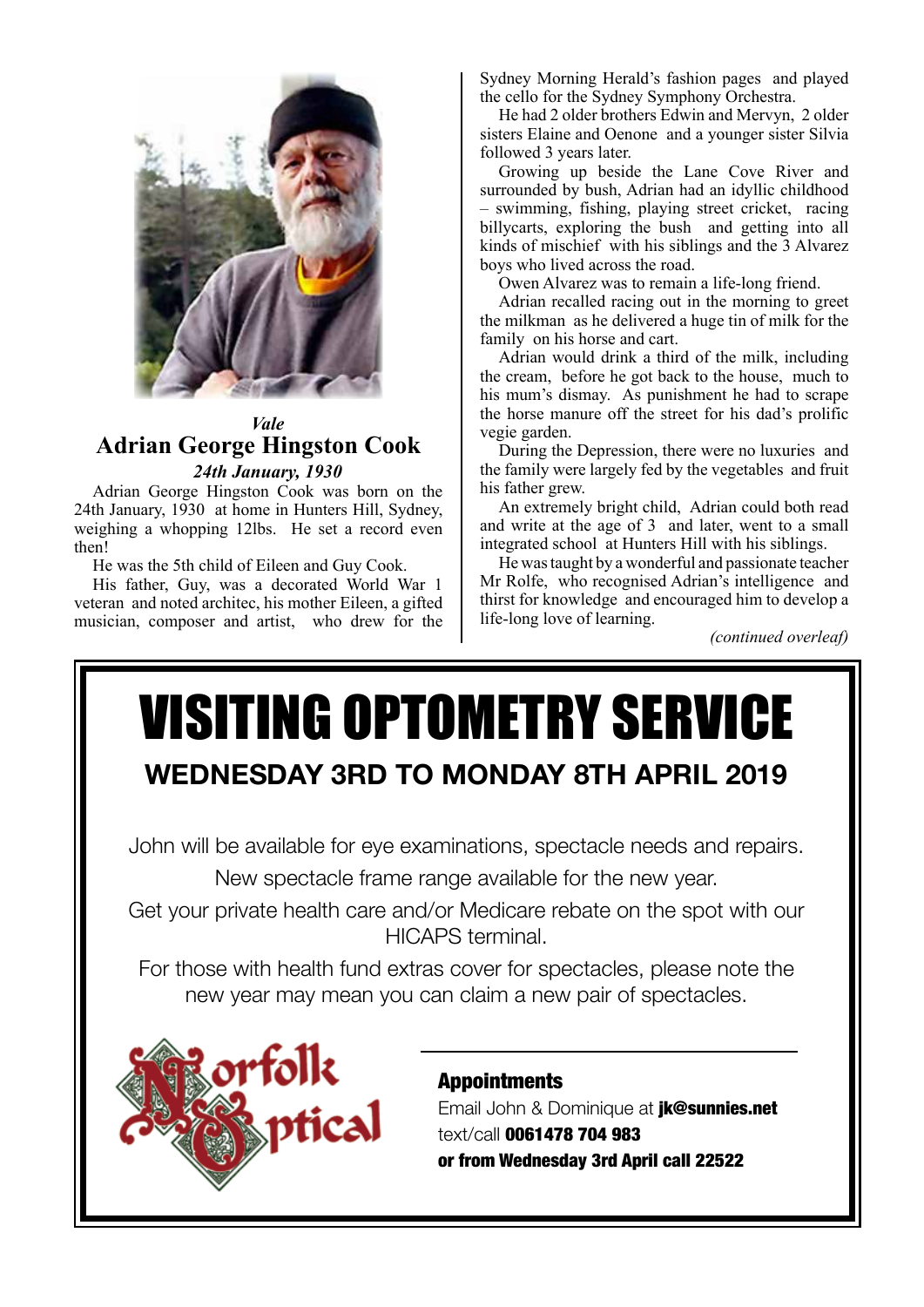#### *Adrian George Hingston Cook - continued*

He sat his Intermediate Certificate 3 times, the first was at 10 years of age.

He then won a scholarship to Sydney Grammar School and sat the Leaving Certificate twice, as he was too young to attend university. At 16, he placed 103rd in the state with his results.

 He attended Sydney University at 17 to study Arts, with the dream of becoming a teacher.

During his holidays, he worked as a timber cutter in Narrimine to pay for his fees.

He said he was 5 foot 5 when he left school and grew to over 6 feet during that time.

He was also a keen rugby player and represented the university in High Jump and Long Jump.

 In his third year, he studied Legal Studies and was encouraged by his professor to apply for a scholarship to study Law.

As Adrian was too young to graduate from university (you had to be 21), he applied for and won the scholarship

and studied for a further 3 years, graduating with a double degree in Arts/Law.

After graduation he was taken on as a Judge's Associate and worked for a few years before being accepted to the bar as an up and coming young barrister.

During this time, he met and fell in love with Diane Ball, who he had met at his cousin Garth Lukins' marriage to Diane's sister Barbara.

Diane was also a university graduate and went to Europe to travel and work in London for a year.

Adrian followed her over, paying for his passage by working as a kitchen hand and waiter.

They travelled together and when they got home, they were married soon after in January 1957.

They bought an old run down house they dubbed "Ants Manse" in Pymble and later built their own home on the same block.

They had 4 children – Murray, Michelle, Gretchen and Virginia.

There were many fun times and holidays at Bawley Point, Clareville and Quail Island.

Adrian first worked in Industrial Relations law, helping migrants claim workers' compensation after working on the Snowy Hydro Project.

His intelligence, diligence and charisma earnt him the respect of his colleagues.

In 1963, he was the youngest barrister to win a murder trial at the Privy Council in London. He was 33.

Later, he was appointed a Queens Council and eventually made a judge in the Family Court in 1977 by the then Prime Minister, Malcolm Fraser.

Adrian had a lengthy service in the Australian Army Legal Corps. He retired as a Lieutenant Colonel in 1985 after being involved in legally difficult and complex court martials during the Vietnam War.

During his time as a judge, he made many landmark decisions and presided over cases that are still studied by legal students today.

It was a hugely stressful time, with several of his

colleagues murdered by disgruntled fathers.

Diane and Adrian's marriage broke down and he re-married Gai Ohlsson.

In the early 1980s, they bought a property "Paddock Wood" on Norfolk Island that Adrian had seen during a legal sitting on the island.

He immediately fell in love with the place, especially the golf course!

He still continued his legal work in Sydney and did a mediation course at Harvard Law School, but spent more and more time on the island, eventually retiring there, after the dissolution of his second marriage and the devastating death of his daughter Gretchen.

He met and married Lynn Quintal in 1997 and together they created a beautiful home and garden at "UpCooks" off Potts Farm Rd.

Adrian continued to give legal advice and take on legal cases, the most prominent and controversial being the Pitcairn Case, where he spent a long time researching and forming a case against the British Government.

He produced a very strong case that Pitcairners were not subject to British Law as descendants of the Bounty mutineers.

*(conitnued overleaf)*

## **Sudoku Number 373 - Medium**



| 6 |   |                  | 2 | 9              | 4              | 3              | 5              | 8 |
|---|---|------------------|---|----------------|----------------|----------------|----------------|---|
| 5 | 9 | 8                | 3 | 6              | 1              | 4              | $\overline{7}$ | 2 |
| 4 | 3 | 2                | 8 | 7              | 5              | 9              | 6              | 1 |
| 7 | 8 | 5                | 6 | 3              | $\overline{2}$ | $\mathbf{1}$   | 9              | 4 |
| 9 | 2 | 3                | 1 | 4              | 7              | 6              | 8              | 5 |
| 1 | 4 | 6                | 5 | 8              | 9              | $\overline{c}$ | 3              | 7 |
| 2 | 6 | $\boldsymbol{9}$ | 4 | 5              | 8              | 7              | 1              | 3 |
| 8 |   | 7                | 9 | $\overline{c}$ | 3              | 5              | 4              | 6 |
| 3 | 5 | 4                |   | 1              | 6              | 8              | 2              | 9 |

**SUDOKU RULES** Fill in the grid so that every column, every row and every 3x3 box contains the digits 1 through 9. There is no math involved. You solve each puzzle with reasoning and logic. Each puzzle only

Last week's solution has one solution.